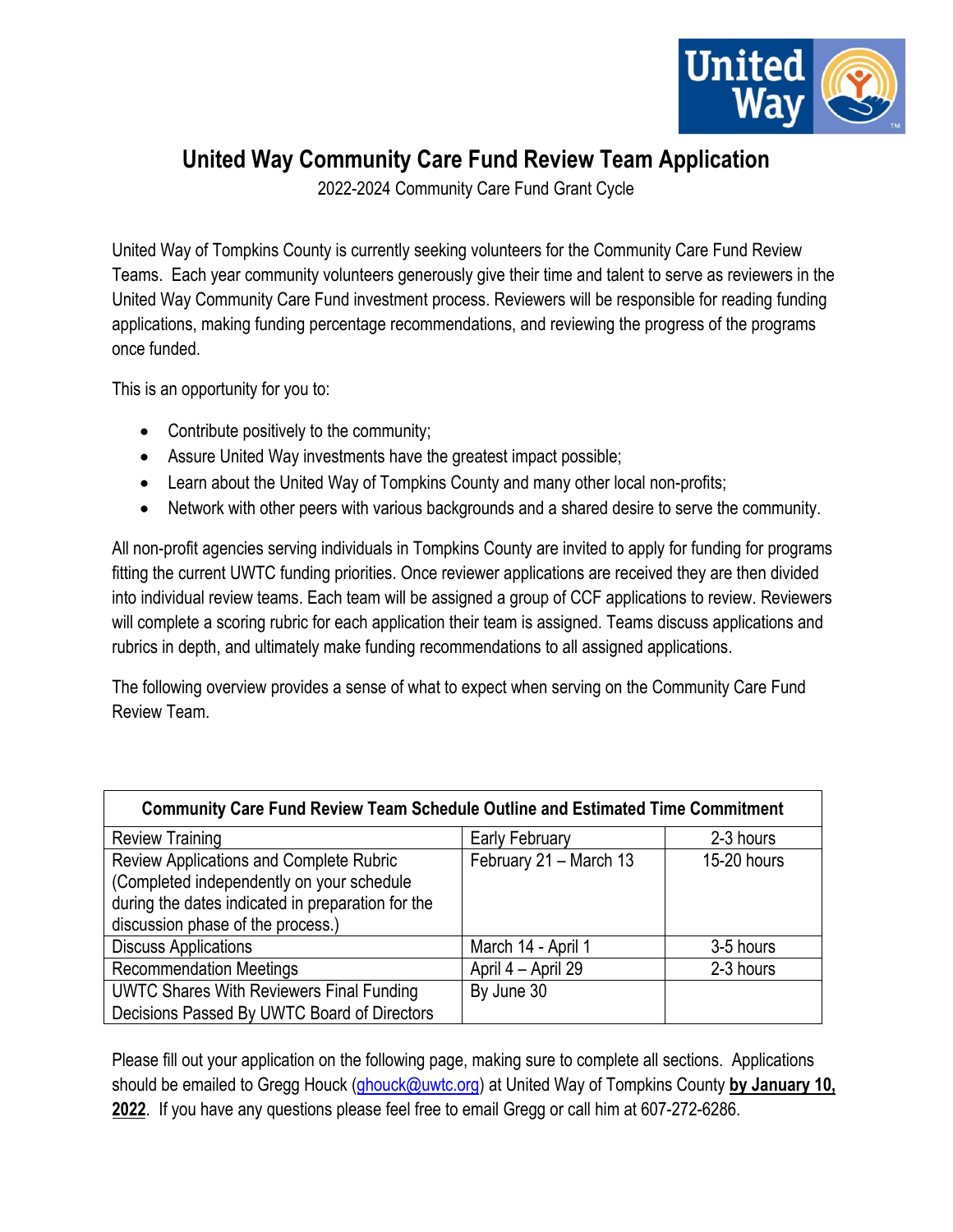

## **United Way Community Care Fund Reviewer Application**

2022-2024 Grant Cycle\*\*

| engagements. Please answer the following demographic questions to assist in creating well balanced review teams.                                                                           | United Way of Tompkins County is committed to ensuring that community diversity is reflected in its volunteer and staff |
|--------------------------------------------------------------------------------------------------------------------------------------------------------------------------------------------|-------------------------------------------------------------------------------------------------------------------------|
| Gender Identity: _______________                                                                                                                                                           |                                                                                                                         |
| Please list any/all racial or ethnic groups with which you identify: _______________________________                                                                                       |                                                                                                                         |
| Do you serve on any Board of Directors/Trustees or Advisory Boards? If yes, please specify.*                                                                                               |                                                                                                                         |
|                                                                                                                                                                                            |                                                                                                                         |
| Do you have any United Way volunteer experience? If yes, please specify. *                                                                                                                 |                                                                                                                         |
|                                                                                                                                                                                            |                                                                                                                         |
|                                                                                                                                                                                            |                                                                                                                         |
| board, volunteer, major donor)*                                                                                                                                                            | What Tompkins County non-profits do you have a previous or current relationship with? (iestaff, retiree,                |
|                                                                                                                                                                                            |                                                                                                                         |
|                                                                                                                                                                                            |                                                                                                                         |
| What Tompkins County non-profits do you have a family connection to and in what capacity?*<br>(iespouse/significant other, parent, sibling, etc. and role they serve at that organization) |                                                                                                                         |
|                                                                                                                                                                                            |                                                                                                                         |

Do you have any other potential conflicts of interest to disclose? If yes, please specify.\*